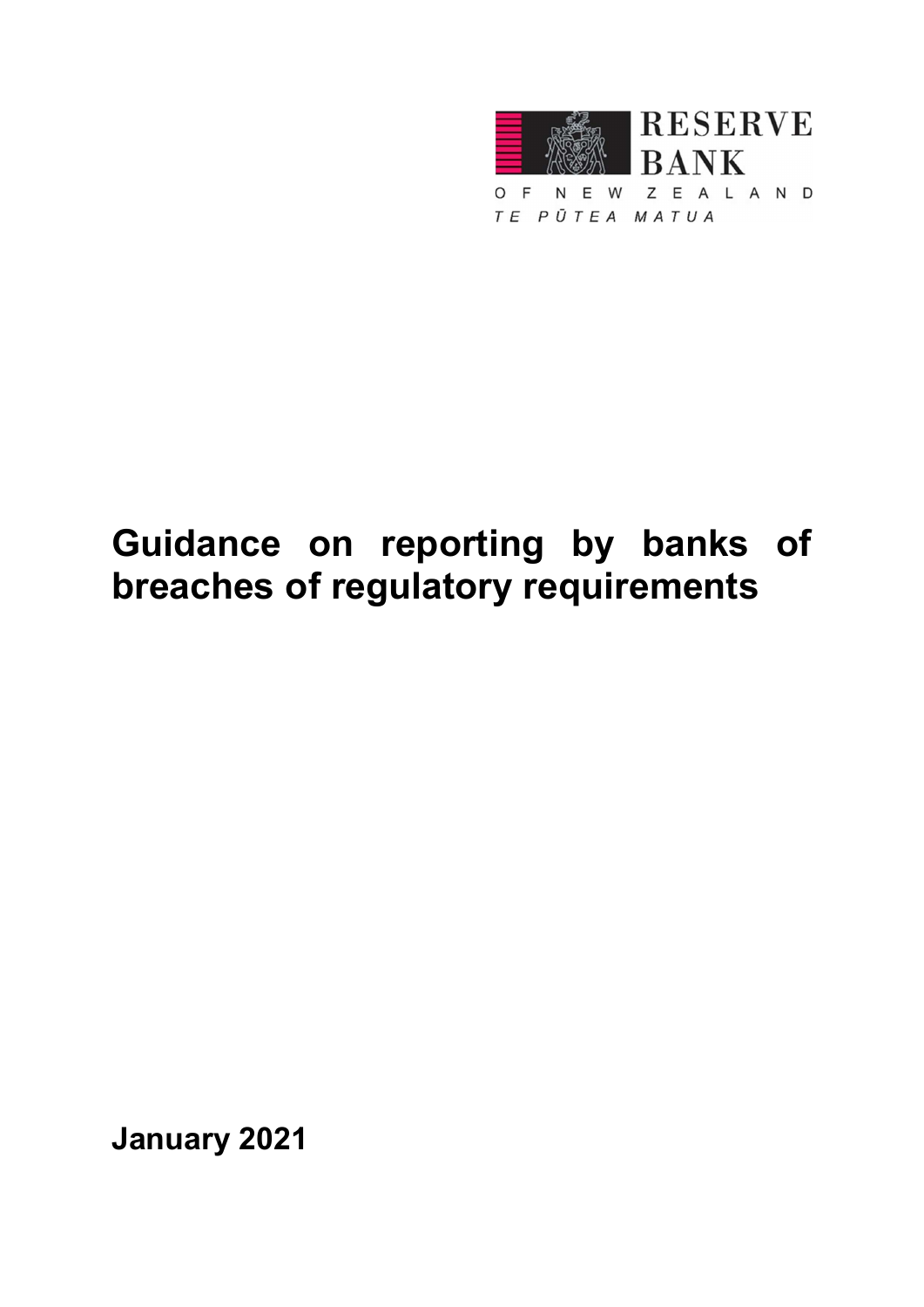# (1) Introduction

This guidance is intended to assist banks with their reporting obligations relating to the breach reporting and publication regime that came into effect from 1 January 2021. This regime applies to breaches of requirements set by any of the following instruments made under the Reserve Bank of New Zealand Act 1989 (the Act):

- A Condition of Registration (CoR) imposed under section 74;
- A notice requiring banks to have a credit rating issued under section 80; and
- An Order in Council made under section 81.

Under this regime banks are each subject to a notice issued under section 93 of the Act requiring them to report as soon as practicable when they become aware of information that leads them to form a belief (or ought to have led them to form a belief) that they have breached, may have breached, or may be likely to breach, one of the above requirements in a material respect. The Reserve Bank will then publish matters that it considers are actual material breaches of CoRs and section 80 notices on a dedicated page on its website.<sup>1</sup>

Banks are also required under the section 93 notices to provide six-monthly reports to the Reserve Bank of all matters they consider are breaches, whether material or not, in order to monitor whether they are correctly applying the threshold for material breaches.

All references to "breaches" in this document refer to matters that either the Reserve Bank or individual banks (rather than the courts) have concluded are or may be breaches.

#### (2) Bank becoming aware of breach

For the purpose of reporting that a bank has become aware of information leading it to consider that it has committed a breach (actual or potential), and for determining the date on which this has occurred, a bank is deemed to be aware once one or more directors or senior managers of the bank have actual knowledge of the facts which give rise to the need for disclosure. For this purpose, "senior manager" has the same meaning as in section 6(1) of the Financial Markets Conduct Act 2013.

## (3) Reporting 'may have breached' or 'likely to breach' situations

#### Bank aware it may have breached a requirement.

-

A bank is deemed aware of information leading it to form the belief that it may have breached a requirement in the same way it is deemed aware of actual breaches. Reporting when a bank *may have breached* a requirement is intended to capture situations where the facts suggest that a specific breach may have occurred (or be occurring), but are not sufficient to form a view about whether it actually has occurred, or is occurring. Incomplete knowledge around the potential breach is not a reason to delay reporting the potential breach.

The information that must be reported on a 6-monthly basis does not include situations where a bank has identified in a 6-month period that it may have breached a requirement,

<sup>1</sup> The Reserve Bank will not publish potential breaches on its website (i.e. cases where a bank may have breached, or be likely to breach, a requirement), or apparent breaches that are not material. Material breaches of OiCs will also not be published on the Reserve Bank's website, as alternative arrangements are in place for dealing with breaches of those requirements (e.g. requiring disclosure statements to be republished with any necessary corrections).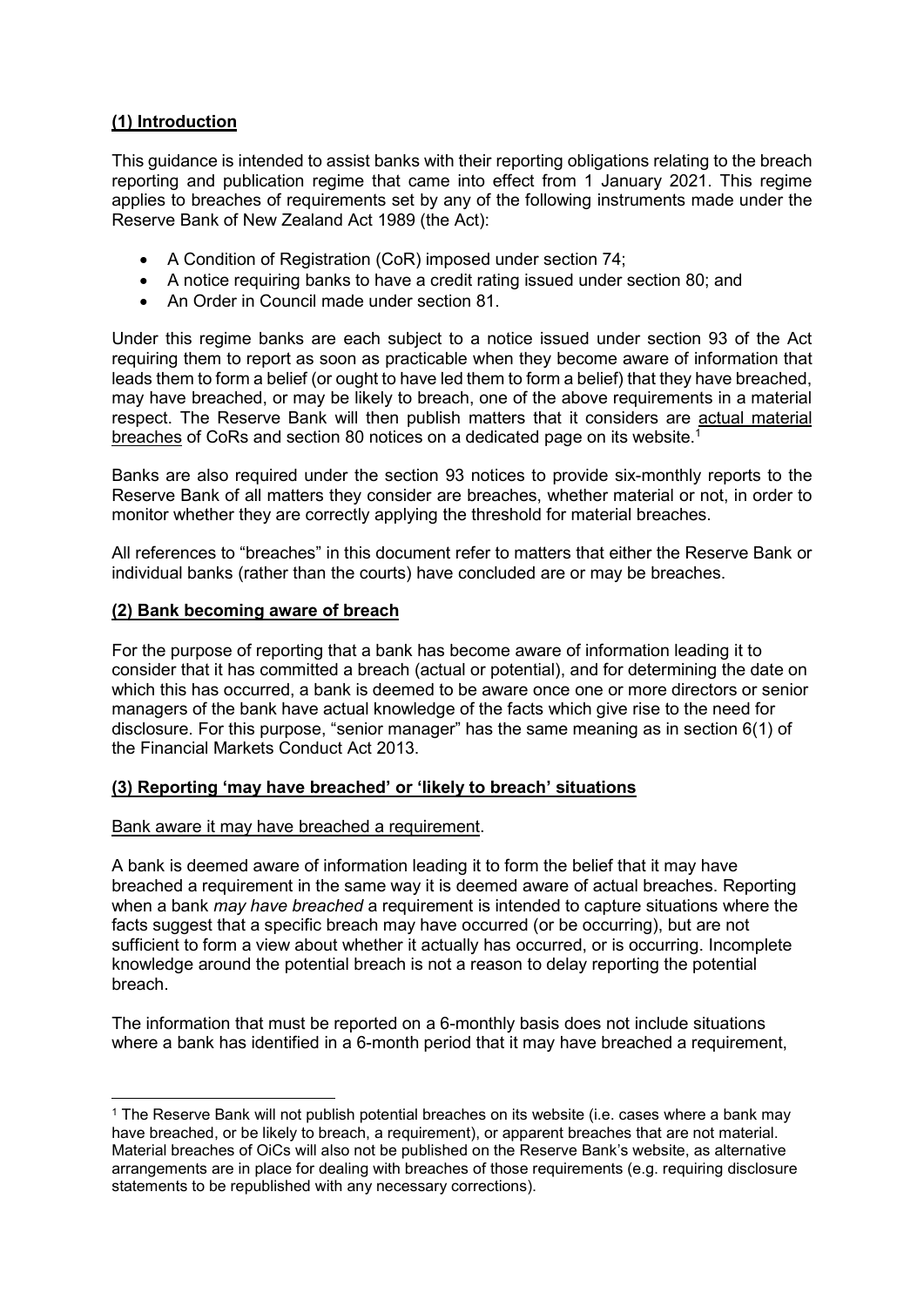and it was determined later in that same 6-month period that it has not actually breached that requirement.

#### Bank aware it is likely to breach a requirement

A bank is deemed aware it is likely to breach a requirement, as in section (1) above, in the same way it is deemed aware of actual breaches. The section 93 notices require immediate reporting to the Reserve Bank when a bank is aware it is likely to breach a requirement in a material manner. If the breach would not be material it should be included in the 6-monthly reports to the Reserve Bank.

The word *likely* is expected to be interpreted broadly, in line with its usual meaning. If a breach is expected, or considered probable, it should be reported under the 'likely to breach' criterion.

These considerations should be based on the facts available to the bank as it becomes aware of a specific potential breach. The reporting is not intended to capture events based on the general observation that future events are uncertain.

The bank may take into account any remedial action that it can take to reduce the likelihood of the potential breach. If the bank is confident that it can take action to fully remedy the problem or otherwise make the breach much less likely to occur, and expects to be able to do so before the earliest expected date of the breach, then the bank does not have to treat it as a likely breach.

#### Informal interaction with supervisors

None of these requirements are intended to delay or discourage early discussion of breaches, potential breaches or issues with the relevant Reserve Bank supervisor. Banks should continue timely and constructive engagement in accordance with the principles in the relationship charter.

## (4) Materiality

The Reserve Bank considers that a form of "market-moving" test should provide a firm basis for what is of interest to investors visiting the breach-reporting webpage. However, the Reserve Bank also considers that there could be some types of breach that are not material for investors who are interested only in a bank's creditworthiness, but which raise material concerns about the bank from the perspective of the Reserve Bank as regulator. Examples may include a breach that is symptomatic of material control weaknesses even though it has not resulted in actual adverse outcomes, or a material breach of a policy designed to help resolvability after failure, such as the outsourcing and OBR policies. These categories of breaches should also be captured by the materiality threshold. In cases of doubt or borderline issues the reporting bank should err on the side of caution, reporting the breach as material.

## **High level tests**

When a registered bank forms the belief (or ought to have formed the belief) that it has breached, may have breached, or is likely to breach a specified requirement, the bank should treat that actual or potential breach as material in any of the following cases:

1. If the bank considers that the Reserve Bank would regard the breach as raising prudential concerns.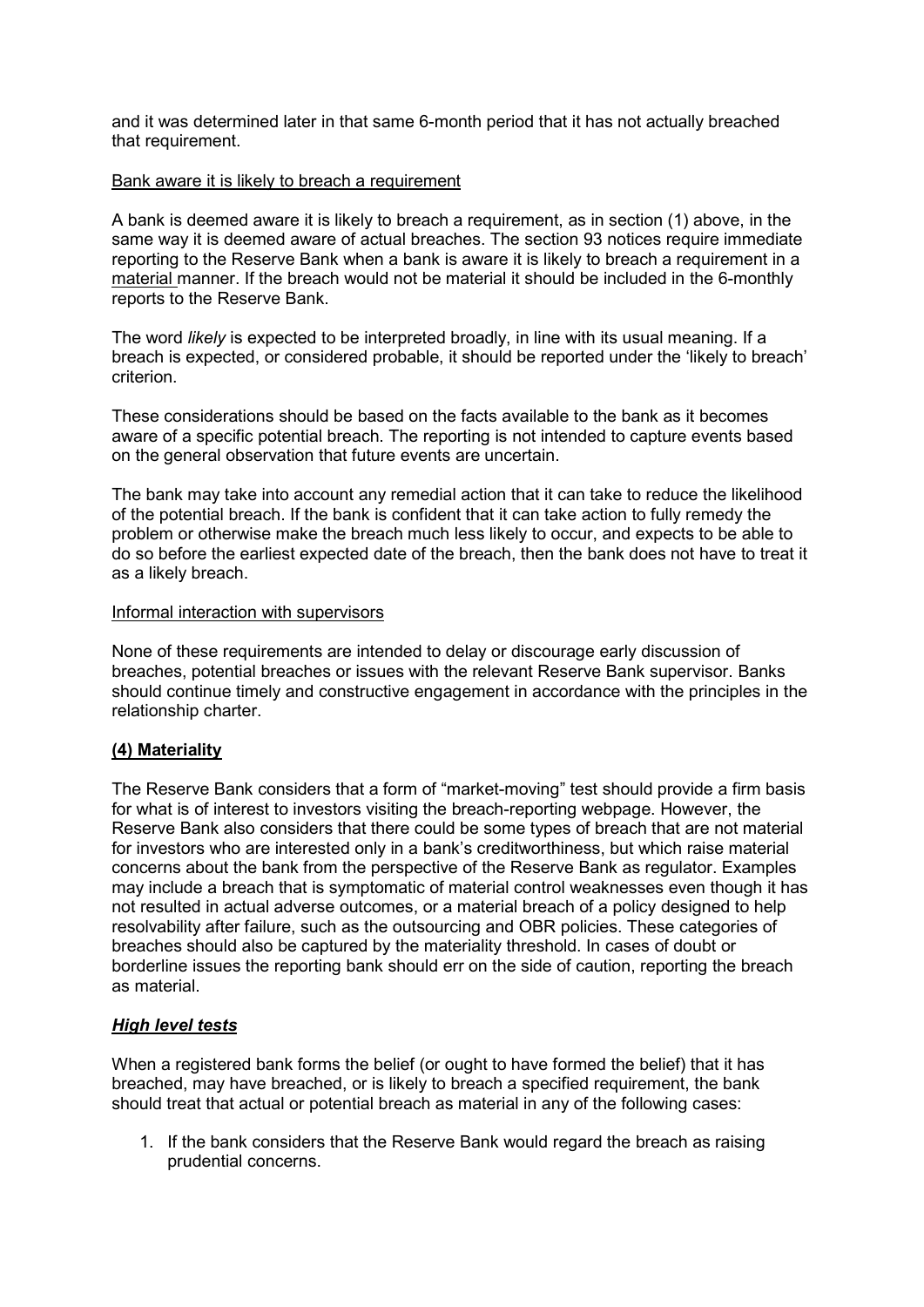- 2. In the case of a breach that has actually occurred, disclosure of that breach would materially affect the decision of a person to subscribe for debt securities of which the bank or any member of the bank's banking group is the issuer.
- 3. In the case of a breach that may have occurred or is likely to occur, if the breach had actually occurred disclosure of it would materially affect the decision of a person to subscribe for debt securities of which the bank or any member of the bank's banking group is the issuer.

It is expected that a reasonable number of breaches that occur will not qualify as material under the above tests. An example of a non-material breach would be an isolated incident of a minor nature that neither impairs the bank's ability to carry on business in a prudent manner, nor is of interest to investors or the wider public.

## Materiality factors

In applying test 1 above ('raising prudential concerns') the following is a non-exhaustive list of factors that the Reserve Bank expects to be considered:

- 1. The impact of the breach on the bank's ability to carry on business in a prudent manner.<sup>2</sup>
- 2. The extent to which any matter in respect of the bank could result in financial consequences to the New Zealand financial system or to other banks.
- 3. The extent to which the breach had/has a negative impact on potential investors and depositors of the bank.
- 4. Whether the breach was negligent, reckless, or intentional.
- 5. The extent to which any matter may mislead or deceive the Reserve Bank.
- 6. The extent to which any matter could have a significant adverse impact on the bank's reputation.
- 7. How long the breach lasted (if already remedied), or is expected to continue.
- 8. Whether the breach is an isolated incident, or part of a recurring pattern of breaches in relation to a matter that is of the same nature.
- 9. The extent to which the breach or likely breach indicates that the bank's internal control and compliance frameworks to ensure compliance with the Conditions of Registration (CoRs) are inadequate.
- 10. The nature of the underlying CoR breached (whether it is narrow and objective, or a broader subjective requirement).

# Examples

The following are examples of breaches that may be considered material:

 Credit exposures to connected persons that exceed the limits set in the Connected Exposures Policy.

<sup>-</sup><sup>2</sup> "The ability of the bank to carry on its business in a prudent matter" should be interpreted consistently with section s73(2)(c) and 78 of the Reserve Bank of New Zealand Act 1989.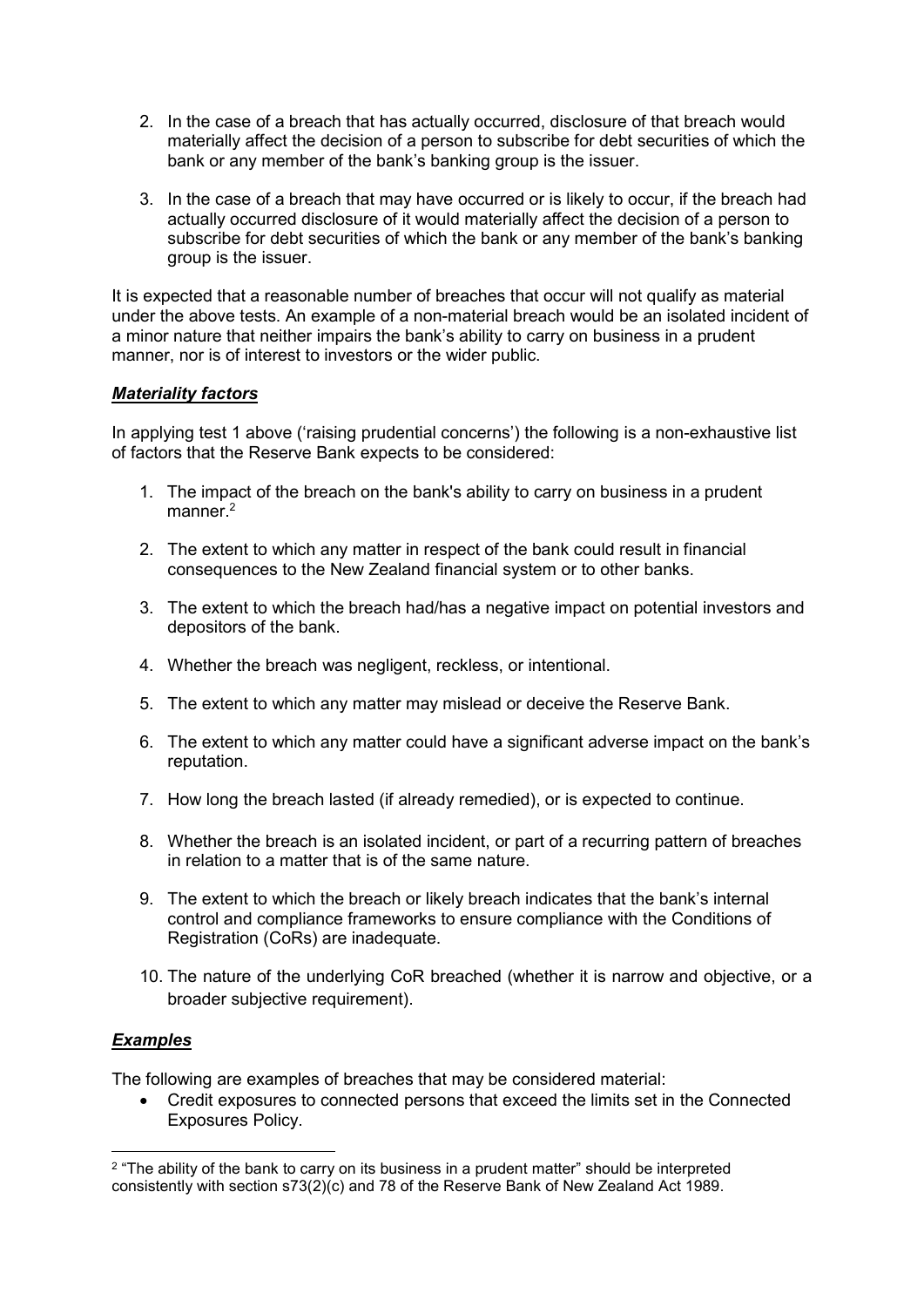- More than one-off or occasional lending above High-LVR restrictions.
- Running an unapproved internal model for capital adequacy calculations.

## (5) Reserve Bank approach – materiality and consistency

It is the bank's own responsibility to take a view on materiality in the first instance. Banks are encouraged to engage with their Reserve Bank supervisor early when they consider that they have breached, may have breached, or are likely to breach a requirement. The Reserve Bank may take its own view on what is a material breach if necessary, and undertake supervisory action as it sees fit. Where the Reserve Bank concludes that a breach a bank has identified as not material is in fact material, it will provide that bank with the reasons for this conclusion.

The Reserve Bank will aim to promote consistency over time by using past decisions on when a breach was found to be material to inform its decisions on materiality in future cases. The Reserve Bank's view of a breach may change over time if more information becomes available.

## (6) Descriptions of breaches on the Reserve Bank website

Material breaches should be submitted to the Reserve Bank in the template provided with the section 93 notices.

In describing the nature and facts of the breach itself there is no pre-set word limit. However, the general approach is that the description should be adequate, should cover the facts, and should be long enough to do that but no longer.

The Reserve Bank intends to use, in general, relevant wording from the reporting entity's completed reporting template on the Reserve Bank's website. The process of publishing this information will involve a reporting bank having an opportunity to comment on the draft information to be published. The Reserve Bank retains final control of wording to be published on its website: in the rare event wording cannot be agreed with a reporting bank, the published breach will be accompanied by a note making clear the wording is not the reporting bank's wording.

When a breach has been fully remediated, the Reserve Bank will record this on its website.